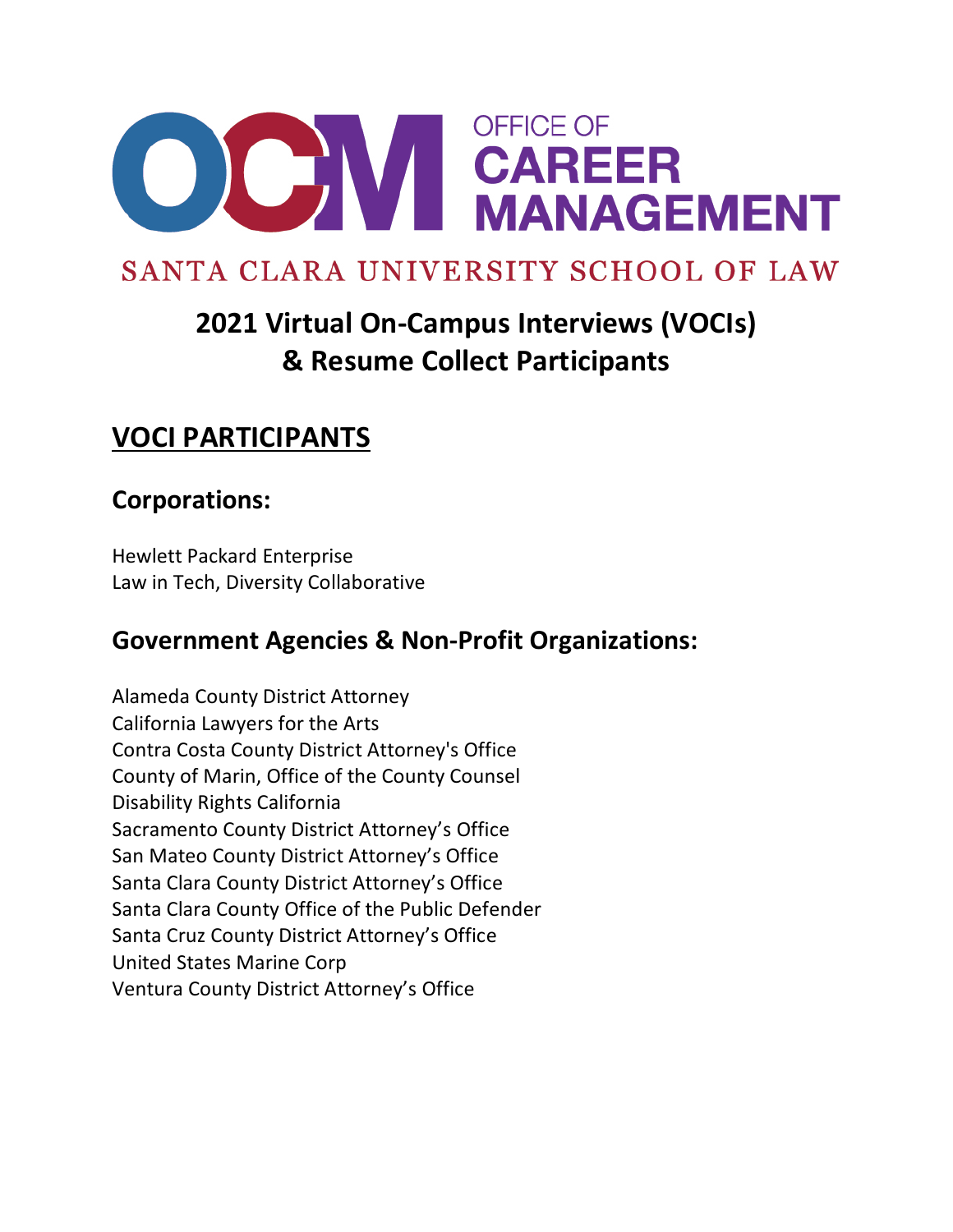#### **Firms:**

Alston Bird LLP Baker Botts LLP Barulich Dugoni & Suttmann Law Group Inc. Cooley LLP DLA Piper LLP Fenwick & West LLP Finnegan LLP Hanson Bridgett LLP Jones Day Kilpatrick Townsend & Stockton LLP Kirkland & Ellis LLP Klein DeNatale Goldner Attorneys at Law Knobbe Martens Lonich Patton Elrich and Policastri LLP Lowenstein Sandler LLP Manatt, Phelps & Phillips LLP McCormick Barstow LLP Morgan, Lewis & Bockius LLP Morrison & Foerster LLP O'Melveny Myers Perkins Coie LLP Pillsbury Winthrop Shaw Pittman LLP Ramsbacher Prokey Leonard LLP Reed Smith LLP Ropes & Gray LLP Sheppard, Mullin, Richter & Hampton LLP Weil Gotshal & Manges LLP Wilmer Hale LLP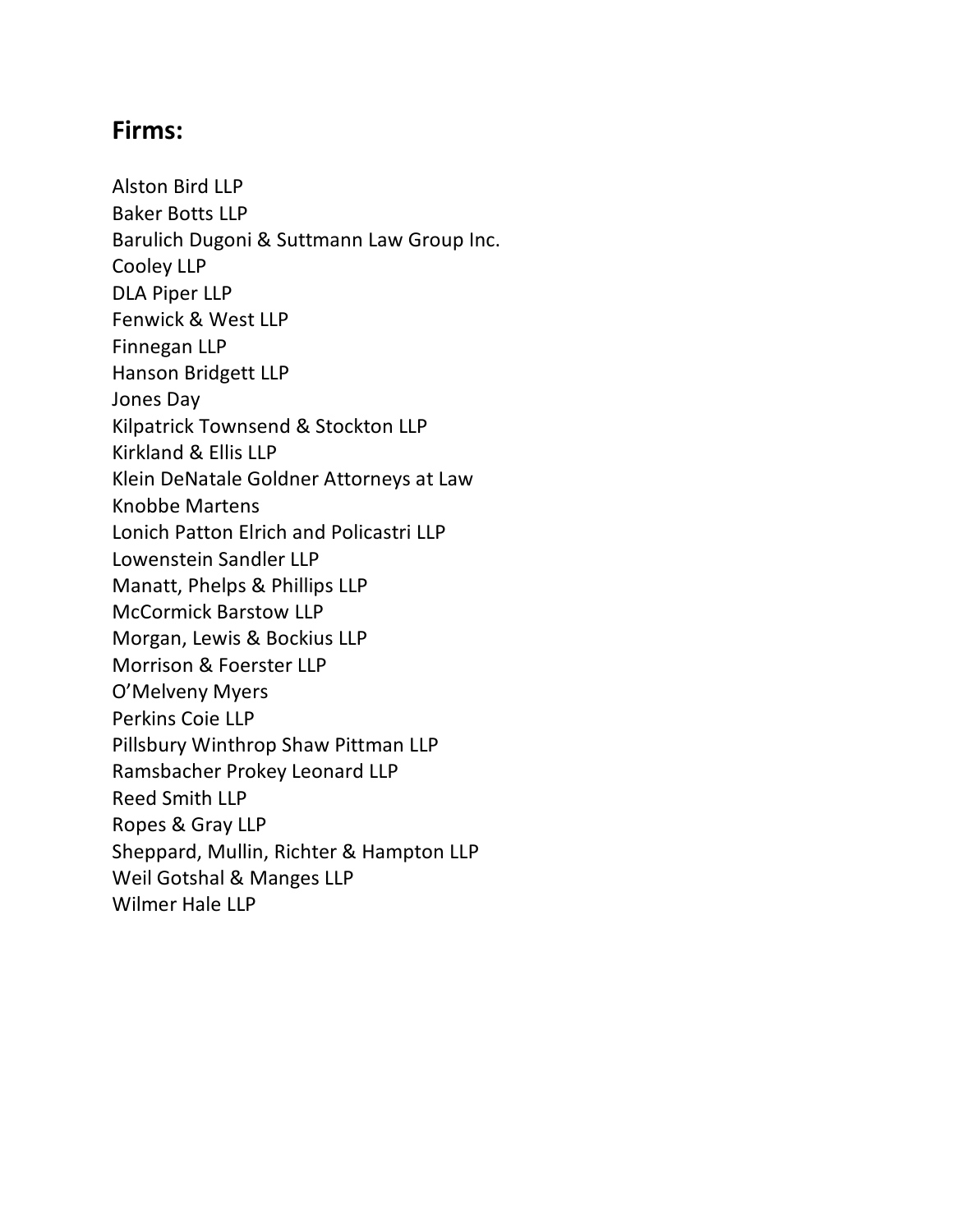## **Resume Collects**

#### **Government Agencies & Non-Profit Organizations:**

Legislative Counsel Bureau Regional Public Defender for Capital Cases San Francisco District Attorney's Office Santa Cruz County Public Defender United States Army, JAG Corps

#### **Firms:**

Baker Botts Dentons LLP Duanne Morris Finnegan Fish & Richarson Foley & Lardner Gunderson Dettmer Stough Villeneuve Franklin & Hachigian LLP Haynes & Boone LLP Hogan Lovells LLP King & Spalding LLP Kramer Levin Naftalls & Frankel LLP Latham & Watkins Levine Bagade Han LLP Lewis Roca McCormick Barstow LLP McDermott Will & Emery McGuire Woods LLP Morrison & Foerster LLP Ogletree Deakins Orrick Herrington & Sutcliffe LLP Paul Hastings LLP Schwegman, Lundberg & Woessner, P.A. Shute Mihaly & Weinberger LLP Simpson Thatcher & Barlett LLP